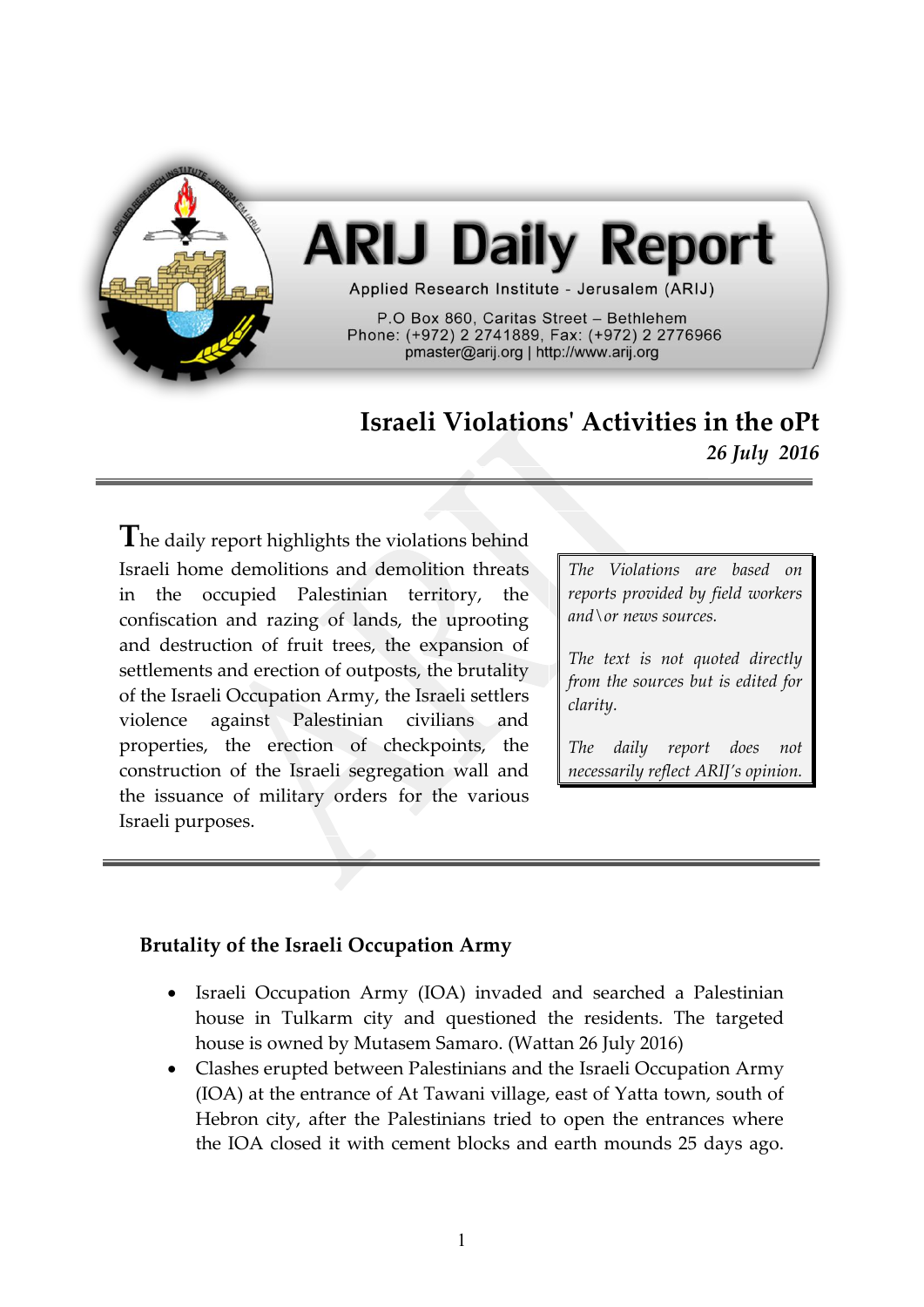The IOA fired rubber bullets and teargas grenades, causing tens of suffocation cases and the injury of others. (ARN 26 July 2016)

- Israeli Occupation Army (IOA) stormed and searched dozens of Palestinian houses in several areas and neighborhood in Hebron city. (Safa 26 July 2016)
- Israeli Occupation Army (IOA) stormed Beit Jala town, west of Bethlehem city, and threatened the residents. (Al-Quds 26 July 2016)
- Clashes erupted between Palestinians and the Israeli Occupation Army (IOA) in Al 'Am'ari refugee camp, south of Ramallah city. The IOA fired live bullets and teargas grenades, causing the injury of three Palestinians. (Al-Quds 26 July 2016)
- Clashes erupted between Palestinians and the Israeli Occupation Army (IOA) in Abu Dis town, east of Jerusalem city. The IOA fired rubber bullets and teargas grenades, causing tens of suffocation cases and the injury of 11 Palestinians. (Maannews 26 July 2016)
- Clashes erupted between Palestinians and the Israeli Occupation Army (IOA) in Sabastiya village, northwest of Nablus city. The IOA fired stun grenades at Palestinians and their houses. (Pal Info 26 July 2016)
- Israel Occupation Army (IOA) stormed and toured in several neighborhoods in Beit Imrin village, north of Nablus city. (Pal Info 26 July 2016)
- Israeli Occupation Army (IOA) opened fire at Palestinian houses located near the border fence, east of Gaza city. (Wafa 26 July 2016)

# **Israeli Arrests**

- Israeli Occupation Army (IOA) arrested Sufian 'Azhar Akhalil after storming and searching his house in Beit Ummer town, north of Hebron city. During the operation, the IOA stormed and searched three Palestinian houses owned by: Mohammad Hussen Awad, Omar Ahmed Awad and Sa'di Ali Akhalil. (Wafa 26 July 2016)
- Israeli Occupation Army (IOA) summoned Othman Assi to interview the Israeli Intelligence Police, after storming his house in Qarawat Bani Hassan village in Salfit Governorate. (Safa 26 July 2016)
- Israeli Occupation Army (IOA) arrested Amal Abu Gharab (20 years) from Qabatiya village, south of Jenin city. (Wafa 26 July 2016)
- Israeli Occupation Army (IOA) arrested two Palestinians after storming their houses in Silwan town in Jerusalem city. The arrestees were identified as: Rwieda Jehad Az Za'tari (42 years) and Zohur Aref Az Za'tari (41 years). (SilwanIC 26 July 2016)
- Israeli Occupation Army (IOA) arrested two Palestinians from Huwara village, south of Nablus city. The IOA transferred the arrestees to unknown location. (Safa 26 July 2016)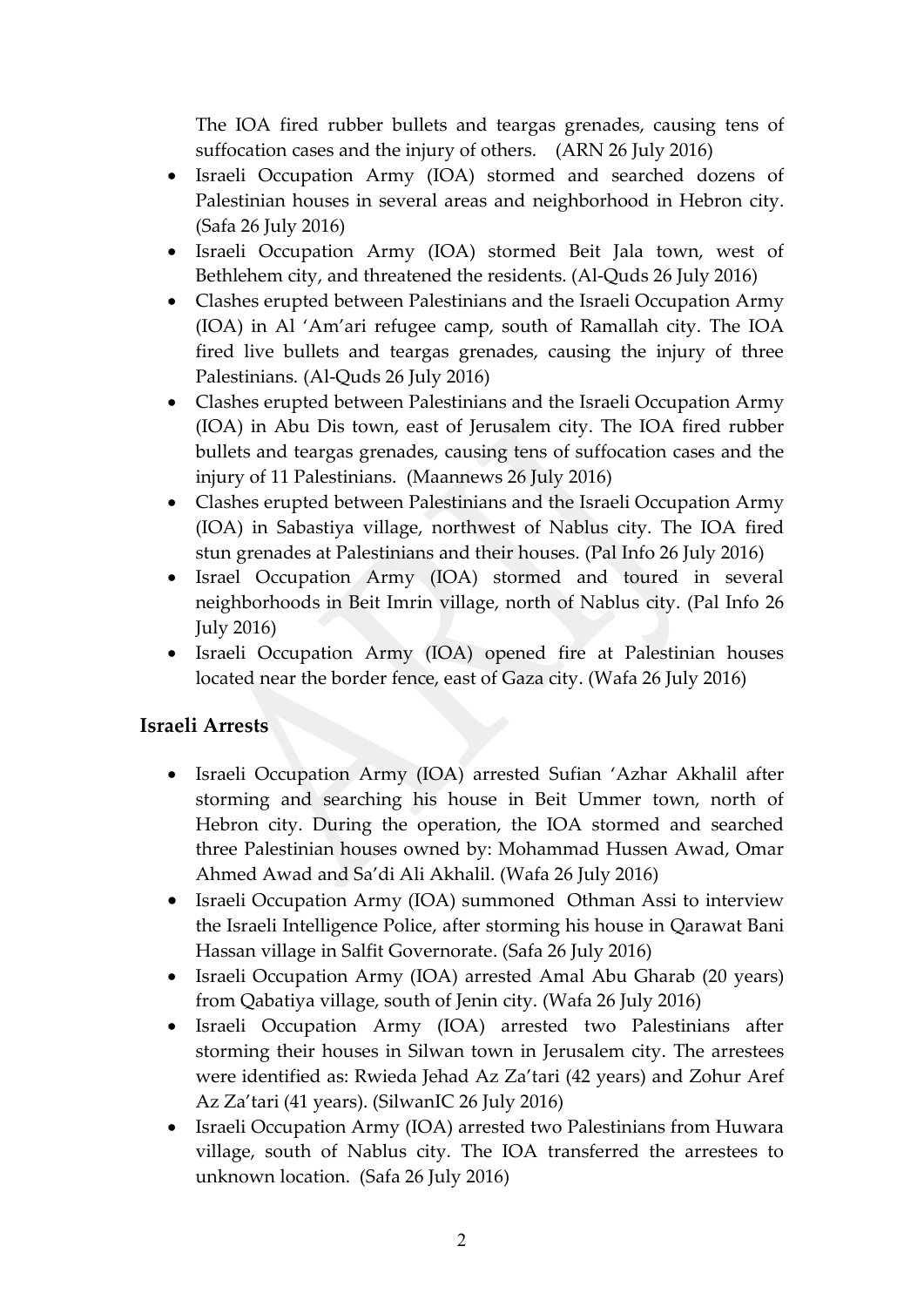- Israeli Occupation Army (IOA0 arrested Thair Bassam Jabareen (33 years) from Jenin refugee camp, after stopping him at Huwara military checkpoint, south of Nablus city. The IOA transferred the arrestee to unknown location. (Safa 26 July 2016)
- Israeli Occupation Army (IOA) arrested Mohammad Mahir Qassem 'Abiedo (27 years) after storming his house in Singr area, east of Dura town, southwest of Hebron city. (Safa 26 July 2016)
- Israeli Occupation Army (IOA) arrested four Palestinians from Zububa village, northwest of Jenin city. The arrestees were identified as: Ahmed and Ali Niyaz Jaradat, Nour Fouad Jaradat and Mohammad Said Jaradat. (Wafa 26 July 2016)
- Israeli Occupation Army (IOA) arrested Rajeh Maloh Masalmah after storming his house in Beit 'Awa town, west of Hebron city. (Maannews 26 July 2016)
- Israeli Occupation Army (IOA) arrested Abdalla Thawabtah (21 years) and summoned Ibrahim Ahmed Thawabtah (38 years) to interview the Israeli Intelligence Police in Gush Etzion settlement bloc, after storming their houses in Beit Fajjar village, south of Bethlehem city. (Wafa 26 July 2016)
- Israeli Occupation Army (IOA) arrested Ibrahim Harbi Hamid (20 years) after raiding his family house in Hindaza village, south of Bethlehem city. (Wafa 26 July 2016)

# **Israeli Settler Violence**

- Israeli settlers escorted by the Israeli Occupation Army (IOA) stormed and toured in Thaghrit Ash Shabak area, in Beit Ummer town, north of Hebron city, and demonstrated to reach Beit Al Baraka area at the northern entrance of Al Arroub refugee camp, north of Hebron city. During the operation, the Israeli settlers assaulted Ahmed Khalid Abu Hisham (48 years) while he was in his vehicle. (Safa 26 July 2016)
- Israeli settlers escorted by the Israeli Occupation Army (IOA) stormed Al Aqsa mosque in Jerusalem city and toured in its courtyard. (Pal Info 26 July 2016)

# **Home Demolition & Demolition threats**

- Israeli Occupation bulldozers demolish an under construction house in Wadi Qaddum neighborhood in Silwan town in Jerusalem city. (Maannews 26 July 2016)
- Israeli Occupation bulldozers demolished a 140 square meters under construction house, a 60 square meters commercial structure, and two retaining walls in Al Issawiya town in Jerusalem city. The targeted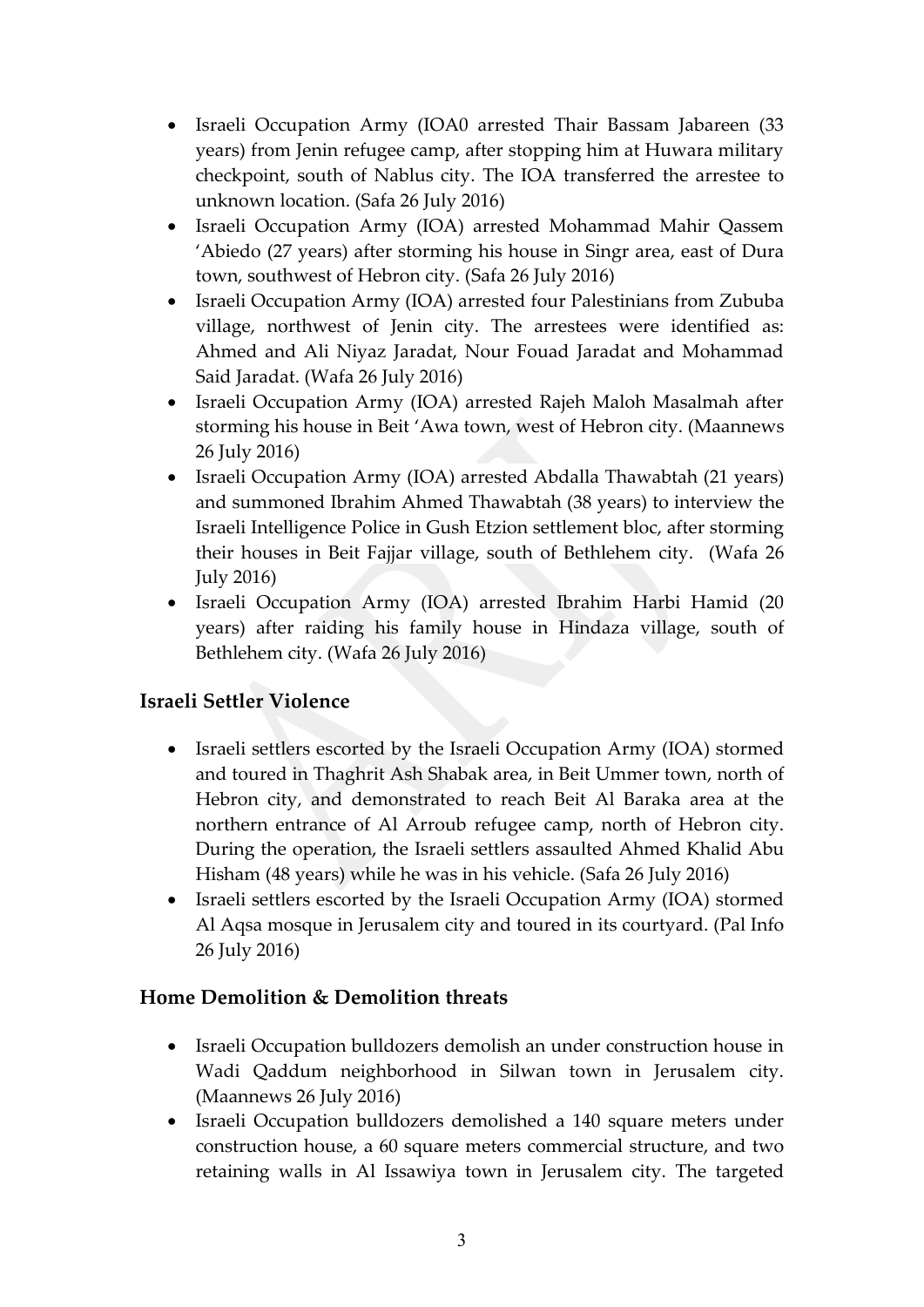structures are owned by: Salah Abed An Nadi Mahmoud, Haitham Mustafah, Raid Sabri Bouja and Yousif Mahmoud Mustafah. (SilwanIC 26 July 2016)

 Israeli Occupation Army (IOA) and Israeli bulldozers invaded Qalandiya village, north of Jerusalem city, and demolished 12 Palestinian houses, located near the Israeli Segregation wall. Noted that the IOA handed out the demolition orders before few hours from the demotion campaign. Clashes erupted between Palestinians and the IOA, where the IOA fired rubber bullets, teargas and stun grenades, causing tens of suffocation cases and the injury of others. (Maannews 26 July 2016)

#### **Expansion of settlements**

 Israeli Planning and Building Committee in the Israeli Municipality of Jerusalem approved a plan to construct 58 housing units in the Israeli settlement of Ramot, north of Jerusalem city. (Al-Ayyma 26 July 2016)

#### **Erection of Israeli checkpoints**

- Israeli Occupation Army (IOA) erected military checkpoints at the southern and western entrances of Hebron city. The IOA stopped and searched Palestinian vehicles and checked their ID cards. (Safa 26 July 2016)
- Israeli Occupation Army (IOA) erected a military checkpoint at the entrance of Beit Ummer town, north of Hebron city. The IOA stopped and searched Palestinian vehicles and checked ID cards. (ARN 26 July 2016)
- Israeli Occupation Army (IOA) erected a sudden checkpoint in Wadi Ar Rababa neighborhood in Silwan town in Jerusalem city. The IOA stopped and searched Palestinian vehicles and checked ID cards. (Safa 26 July 2016)

#### **Other**

• Rights group: West Bank demolitions in 2016 unusually high. B'Tselem says Israel's wrecking of Palestinian homes in past 7 months exceeds almost every year in past decade. A leading Israeli human rights group says Israel has demolished more Palestinian homes in the West Bank this year than it did nearly every other year in the last decade. The B'Tselem group reported Monday that Israeli authorities demolished 168 homes in the West Bank from January to the end of June this year. It says that's more than the number of homes demolished in 2015, and